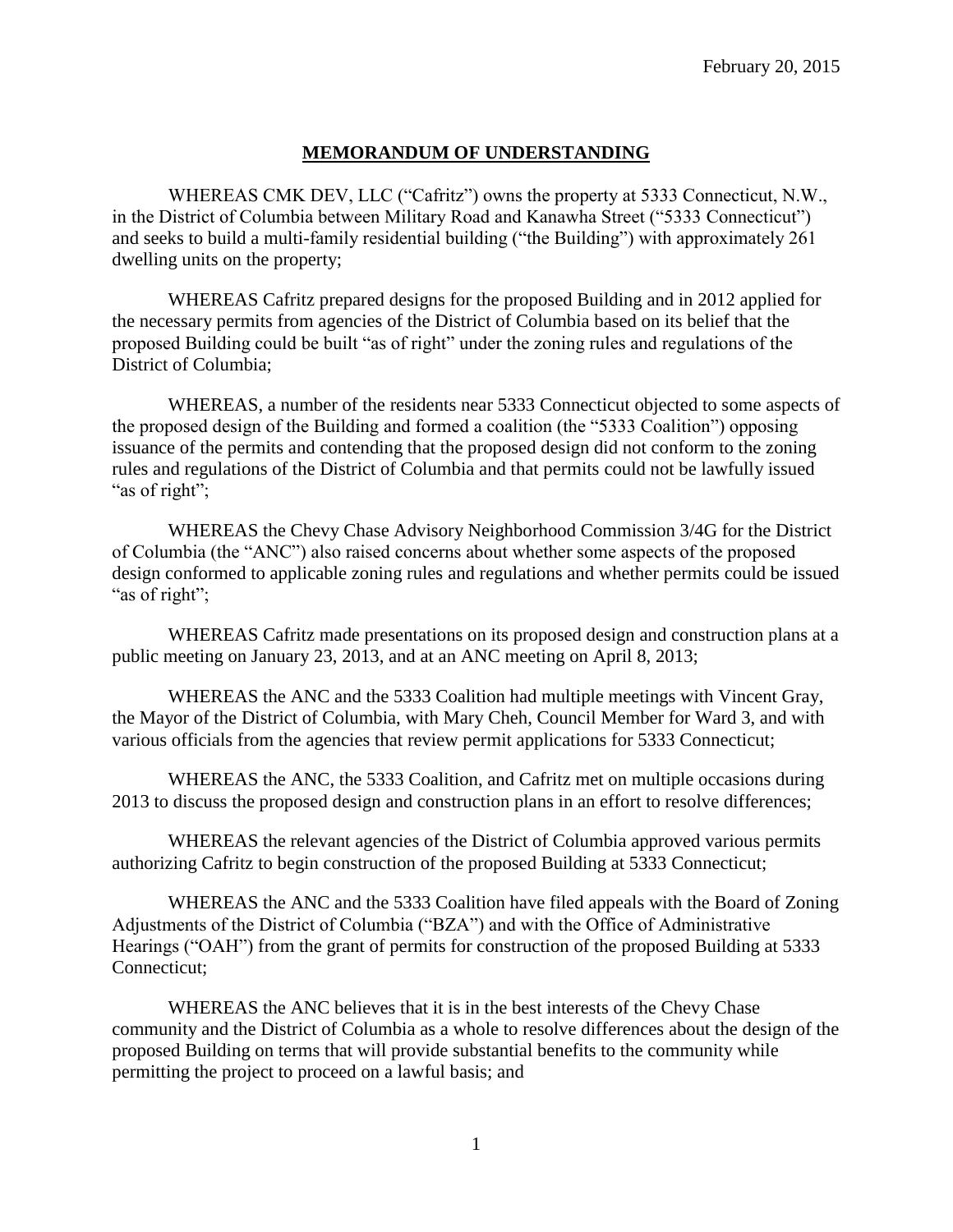WHEREAS Cafritz is willing to make certain changes to the proposed design, construction, and operation of the Building for the benefit of the community; and

WHEREAS the ANC and Cafritz have agreed on a package of changes to the Building's design, construction, and operation in order to provide significant benefits to the Chevy Chase community and the District of Columbia as a whole,

THEREFORE, the ANC and Cafritz agree to the following terms in this MEMORANDUM OF UNDERSTANDING that will be binding on both parties:

1. Cafritz agrees to a major redesign of the Building compared with the design that was presented at the community meeting on January 23, 2013, and that was the basis for the 2012 permit applications, including reduction in the glass surface area, increase in the amount of masonry, additional setbacks, nominally less square footage, and two fewer residential units, all as depicted in the concept drawings that Cafritz provided to the ANC at meetings on June 14, 2013, and July 19, 2013.

> **Confirmed: The facade and building massing have been re-designed – revisions include reduced glass, added masonry piers, less square footage, a reduction from 263 to 261 residential units, and setbacks at upper floors, Façade revisions are in keeping with the concept drawings provided to the ANC. The North tower facade was brought closer to Conn Ave, and the glazing system has been revised with added articulation and mullion profiles/covers. The Penthouse structure has been reduced and shifted South per setback revisions.**

2. Cafritz agrees to lower the height of the Building by approximately two feet relative to the design that was presented at the community meeting on January 23, 2013 and was the basis for the 2012 permit applications.

> **Confirmed: Building height has been lowered from 90'-0" to 88'-2" for an overall 1'-10" reduction in height.**

3. Cafritz will propose and the ANC will support an application to provide a circular driveway from Connecticut Avenue that will provide a pick-up and drop-off point so as to reduce traffic on Kanawha Street and Military Road and that will also avoid removal of an additional major tree on Connecticut Avenue.

> **Confirmed: Presently in process. Landscaped area at north end will be expanded. The existing tree originally slated for removal is currently protected and has been incorporated into the new plans. See notes to 6. below.**

4. Cafritz agrees to provide approximately 40 additional parking spaces for tenants and visitors above the approximately 174 parking spaces included in the design that was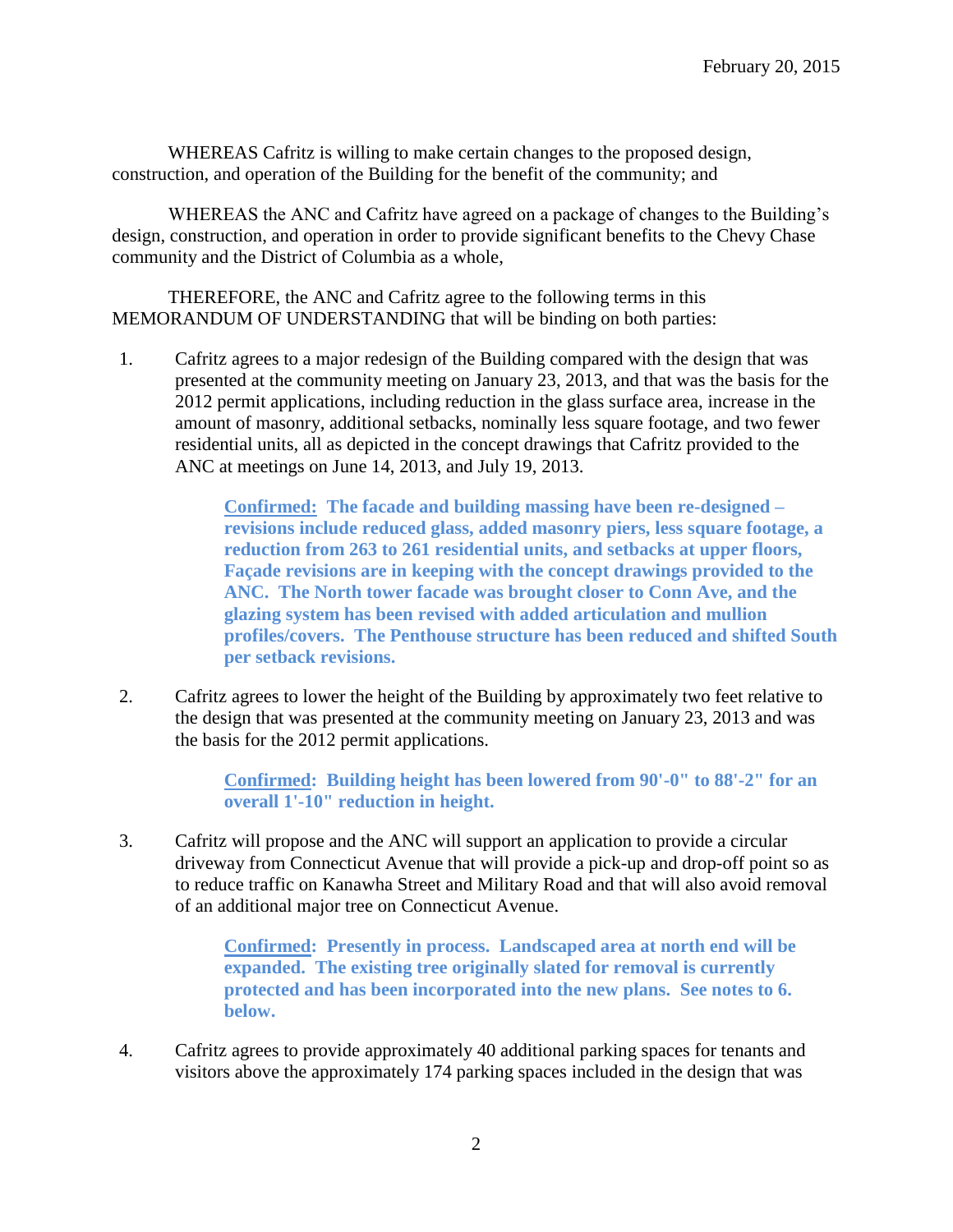presented at the community meeting on January 23, 2013, and that was the basis for the 2012 permit applications;

**Confirmed: Permitted building provided 173 spaces for cars and 20 motorcycle spaces - Redesigned/Constructed building will provide 213 spaces for cars and 29 for motorcycles,- 40 additional car spaces and 8 additional motorcycle spaces.**

5. Cafritz agrees that it will request that the District of Columbia Department of Transportation ("DDOT") restrict the ability of tenants of the Building at 5333 Connecticut to obtain Residential Parking Permits and that Cafritz will make reasonable best efforts to obtain DDOT agreement to exempt Inclusionary Zoning tenants from this restriction.

**Confirmed: Request to DDOT has not yet been made.**

6. Cafritz agrees to install additional landscaping beyond that included in the design that was presented at the community meeting on January 23, 2013, and that was the basis for the 2012 permit applications, including (a) the options that were presented in a June 27 meeting with the ANC and the 5333 Coalition and (b) reasonable best efforts to potentially preserve additional trees on Military Road, as presented at a July 14 meeting with Cafritz's landscape architect (with advice from its arborist) and the most affected members of the 5333 Coalition and information included in a revised proposed landscape plan that Cafritz's landscape architect provided on August 12, 2013.

**Confirmed:**

**The MOU refers to the attached graphic labeled "130807 Perimeter Trees".**

**The key components of that exhibit are the following:**

- **The preservation of 4 trees along Military (since then one of the trees was not possible to be preserved and was removed, neighbors and ANC were notified). Construction secured the services of the Care of Trees for the preservation of the remaining trees.**
- **This exhibit also showed the trees that were proposed as part of the new proposed landscape buffer for both Military Rd. and Kanawha St. (the two street edges about which that the neighbors were concerned). Plans will make sure all the planting in these edges are consistent with this exhibit.**
- **Neighbors requested using Southern Magnolias or other evergreen trees in order to provide buffer along the Kanawha Street edge. Plans will make sure that all the planting in these edges are consistent with this exhibit.**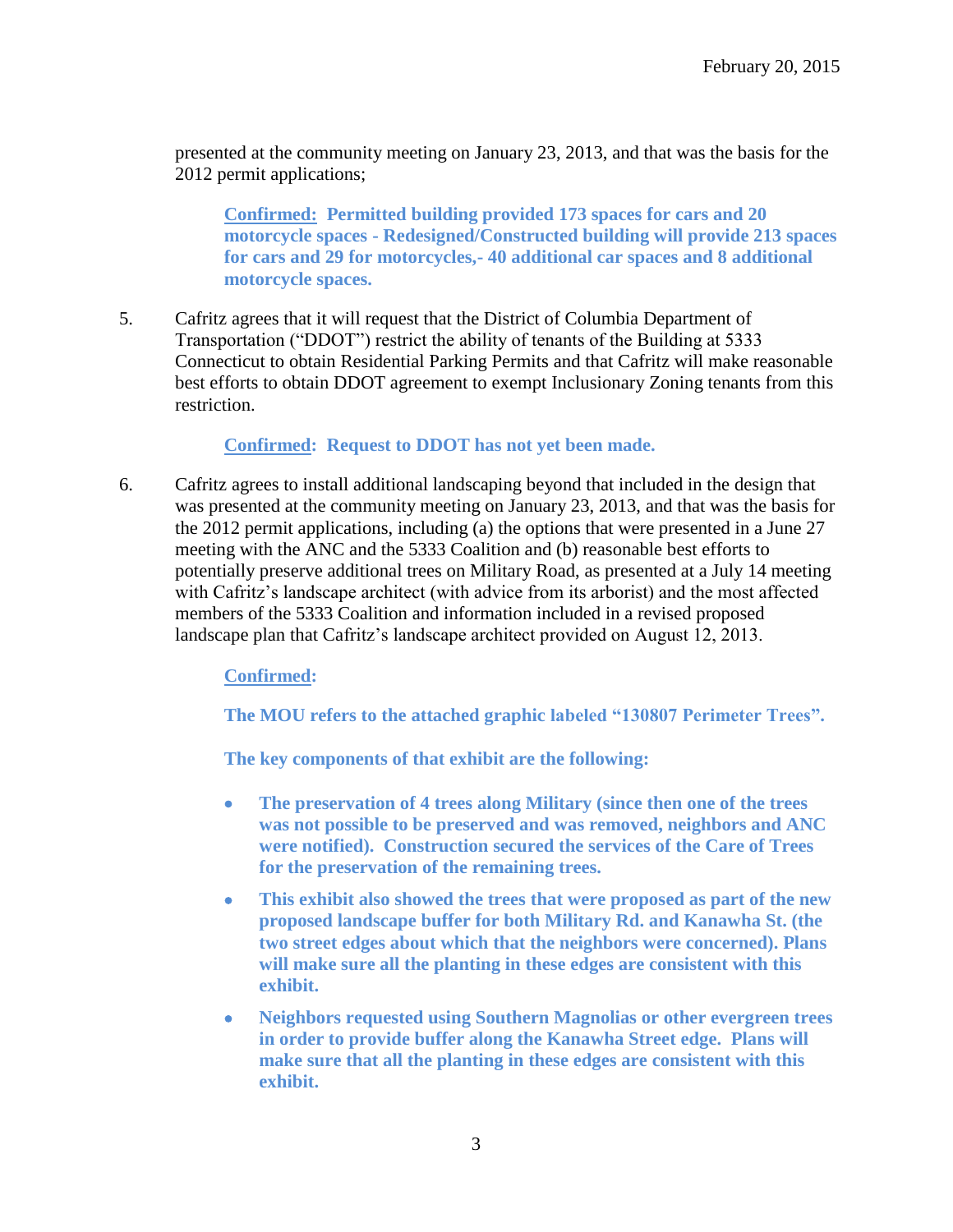**We also discussed the use of screens for the stretch of Kanawha Road were the units came very close to the sidewalk. The graphic labels them as "potential contemporary lattice panels". . The plantings in this area will provide visual buffer/screen between the building and the sidewalk. ECA suggests that metal screens will detract from the added landscaping. Screens could be added later if the landscaping is not enough of a visual buffer.**

**In addition to our MOU, the ANC provided support for the circular drive and participated in those negotiations. The attached memo and supporting graphics were part of the final approval for the circular drive. The construction team has already secured the services of an arborist for the implementation of the circular drive.** 

**Additional landscaping is being provided between the sidewalk and driveway at the North side of the driveway. This provides more landscaping in foreground/front of building. ECA believes that no screens along Kanawha would look better from across the street so that landscaping/greenery is visible to the street.** 

7. In order to benefit the Building's tenants and to reduce vehicular traffic in the neighborhood, Cafritz agrees that it will offer to make available up to two parking spaces for a car share company (e.g., Zipcar) and will offer to provide for the installation of a Capital Bike Share station, but Cafritz shall have no obligations if, after a reasonable effort, either (a) Cafritz reasonably determines that security, logistical, or locational considerations make the car share or Capital Bike Share station impractical, or (b) its offer is not accepted by the car share company or by Capital Bike Share. Cafritz shall further have no obligation with regard to car share or bike share facilities that are not located at 5333 Connecticut Avenue (including the associated public space).

## **Confirmed:**

**Cafritz will offer to make available up to two spaces for a car share company for use at first occupancy of the building. Cafritz will work with Capital Bikeshare to determine the space required for a Bikeshare station on site. If a location is agreed upon between Cafritz and Capital Bikeshare, space will be made available for the installation of a Capital Bikeshare station.**

8. Cafritz agrees to institute traffic controls and signage, as requested and advised by the DDOT, so that traffic entering and exiting the building will not use the narrow alley that runs from behind the Building to Chevy Chase Parkway, including physical construction of a raised "pork chop" traffic control device to impede a right-hand turn from the Building's garage.

> **Confirmed: Cafritz is constructing the building with traffic controls, signage, and physical construction of a raised traffic control device to impede**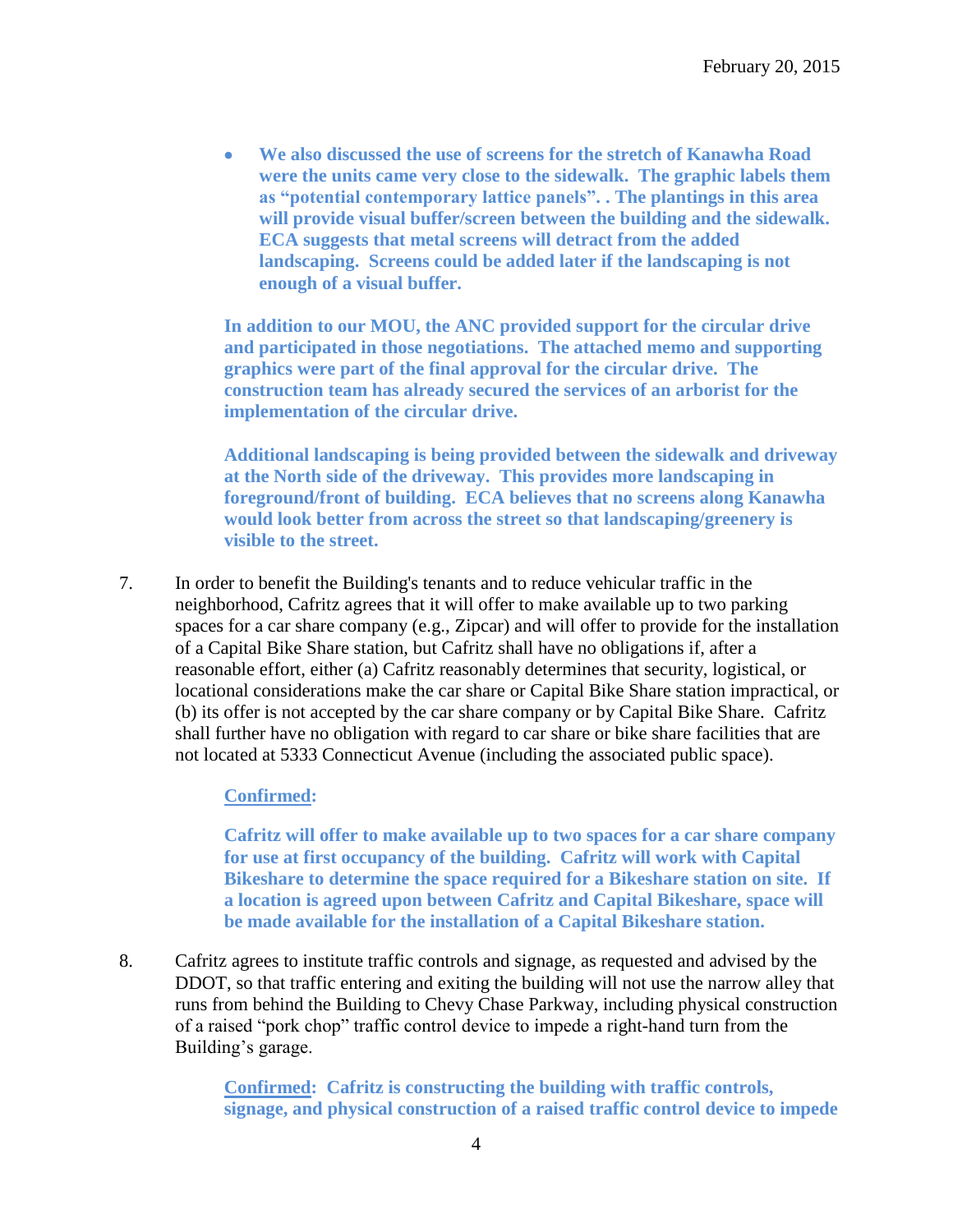**vehicles exiting the parking garage from making a right hand turn. See attached for proposed layout of the raised traffic control device.**

9. Cafritz agrees to move the exhaust fan for the below-ground parking vent approximately 30 feet to the north relative to the concept design that was presented at the community meeting on January 23, 2013, and that was the basis for the 2012 permit application and to reconfirm with the District of Columbia Department of the Environment that the exhaust will meet all applicable standards.

> **Confirmed: The Garage Exhaust shaft has been relocated approximately 30 ft. North from original location.**

10. Cafritz agrees to include built-in shades and directed lighting designed to reduce light emanating from the Building at night and to make reasonable effort to encourage tenants to use the built-in shades.

> **Confirmed: All apartment units will have Mecho Shades/roll down shades at windows. Light fixtures have been placed away from building facade/exterior wall.**

11. Cafritz agrees to implement the specific site-generated traffic controls during construction that were approved by DDOT and presented to the ANC on April 8, 2013**.**

**Confirmed: These are being implemented.**

- 12. Cafritz agrees to include the following sustainability features in the Building:
	- a. Green roof technology with planters, green garage roof, and other rooftop areas; **Confirmed: There are planters on Roof surrounding pool, and along the North side of the terrace on North tower. The courtyard is heavily landscaped with an extensive green lawn space, and several large planters.**
	- b. Storm water management, including slowing runoff of storm water; **Confirmed: Stormwater Management system is being installed – there is a vault at the NE corner of the building.**
	- c. Plantings that use less water for irrigation; **Confirmed.**
	- d. Use as many energy star appliances as possible; **Confirmed: Energy Star appliances will be provided as available (dishwasher, refrigerator, washer)**
	- e. High efficiency HVAC systems; **Confirmed: HVAC for the units have 15 SEER rating, HVAC for common areas have 14.5 SEER rating both systems are above code requirements and comparable to systems used in LEED accredited projects.**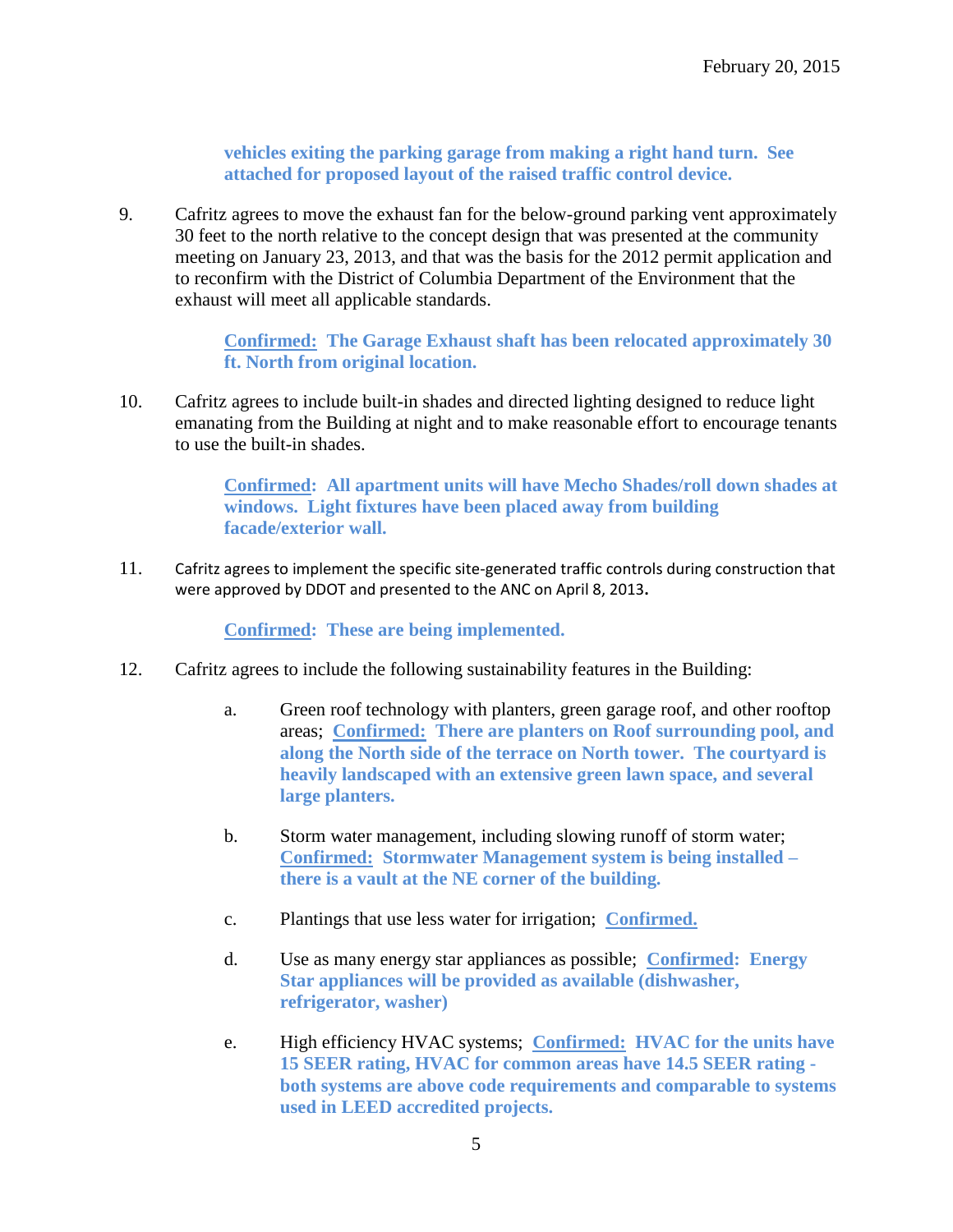- f. Separate metering of all heating, air conditioning, electricity, and hot water to encourage tenants' conservation: **Confirmed: There will be separate metering in the units.**
- g. Adhesives and paints to have minimum or no volatile organic chemicals; **Confirmed: Adhesives and paints have minimum or no VOC's.**
- h. Energy efficient light fixtures; **Confirmed: Many of the light fixtures in units, public areas, and on the exterior are LED fixtures.**
- i. Provision of separate chutes for trash and for recyclables on each tenanted floor; **Confirmed: There are separate chutes on each floor.**
- j. Use of local and recycled materials wherever possible; **Confirmed: Many of the fabricators/manufacturers are located less than 200 miles and considered local.**
- k. Sorted construction debris when readily achievable; **Confirmed: Materials are being sorted at the construction site as is feasible.**
- l. Low-flow plumbing fixtures; and **Confirmed: The plumbing fixtures are low-flow where feasible (toilets, urinals).**
- m. More efficient unit layouts with less wasted space and lower energy usage. **Confirmed: Apartment unit sizes are modest for all unit types.**
- 13. The ANC agrees to withdraw as a party to any appeals to the BZA or the Office of Administrative Hearings relating to the permits for the Building as of the effective date of this MEMORANDUM OF UNDERSTANDING, and the ANC will not challenge future permits or zoning for the Building so long as construction pursuant to those permits or zoning is undertaken in accordance with the provisions of this MEMORANDUM OF UNDERSTANDING.
- 14. The ANC agrees to represent to the BZA that, while the ANC would have preferred to have been involved earlier in the design and review process − despite assertions by Cafritz, the Zoning Administrator, and the District of Columbia Department of Consumer and Regulatory Affairs that the Building application was technically a "matter-of-right" process − given the conditions as they exist now, the proposed design, construction, and operation of the Building under the terms of this MEMORANDUM OF UNDERSTANDING will provide significant benefits to the Chevy Chase community and the District of Columbia as a whole.
- 15. The ANC agrees that, while any resident has the right to pursue whatever remedies that may be available to them, the ANC will continue to encourage all of the parties to reach